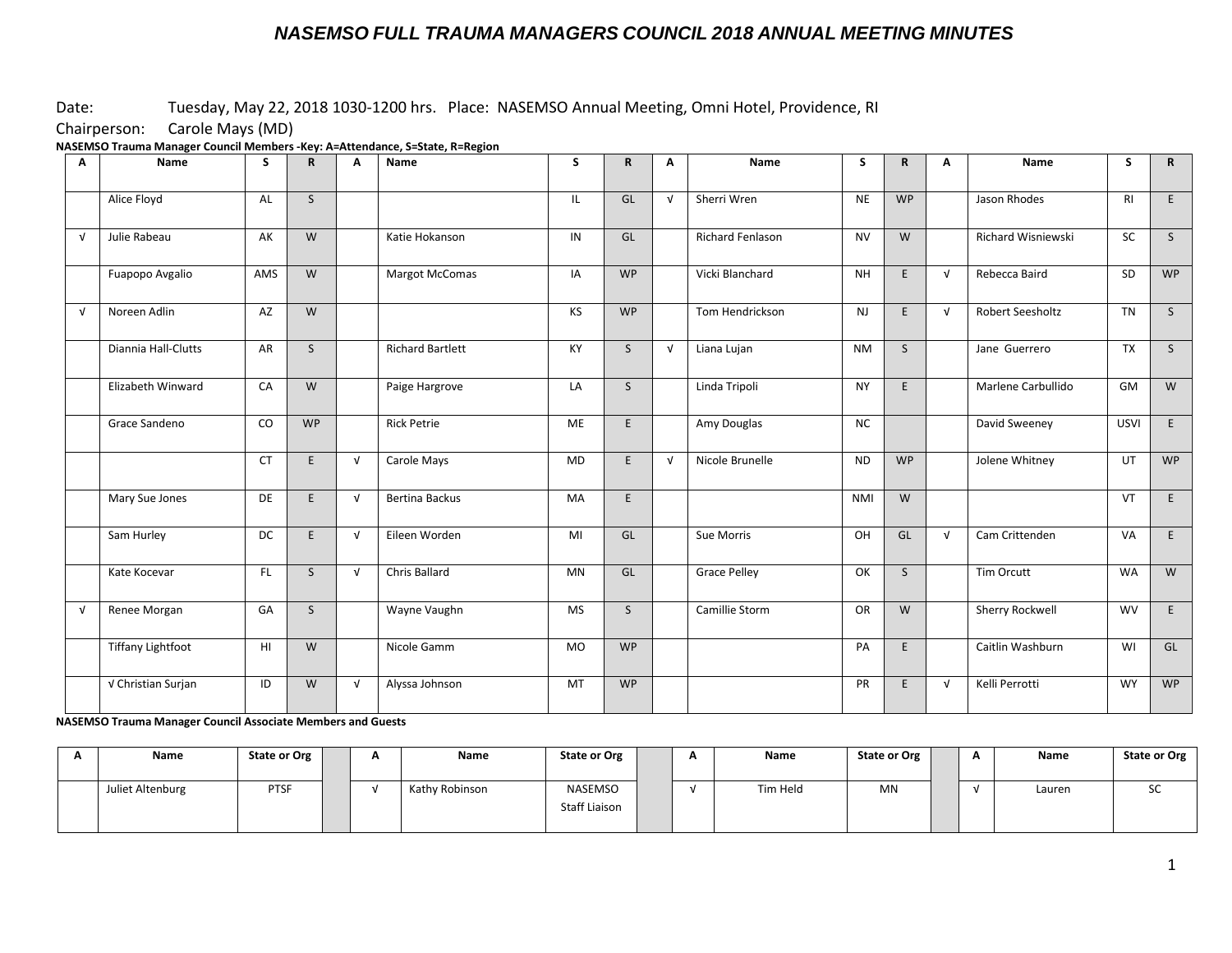|  | Dave Bradley | <b>PTSF</b> |  |  | $ -$<br>Martin Duffy | --<br>๛ |  |  | Gerard Christian | <b>NH</b> |  |  | Deena | u۶ |
|--|--------------|-------------|--|--|----------------------|---------|--|--|------------------|-----------|--|--|-------|----|
|--|--------------|-------------|--|--|----------------------|---------|--|--|------------------|-----------|--|--|-------|----|

| <b>TOPIC</b>                          | <b>DISCUSSION</b>                                                                                                                                                                                                                                                                                                           | <b>ACTION</b>                                                                                                                                                                                                                                  | <b>RESPONSIBLE</b><br>PERSON/S   | <b>OPEN</b> | <b>STATUS</b><br><b>CLOSED</b> |
|---------------------------------------|-----------------------------------------------------------------------------------------------------------------------------------------------------------------------------------------------------------------------------------------------------------------------------------------------------------------------------|------------------------------------------------------------------------------------------------------------------------------------------------------------------------------------------------------------------------------------------------|----------------------------------|-------------|--------------------------------|
| <b>Call to Order</b>                  | Welcome and call to order 1025 hrs.                                                                                                                                                                                                                                                                                         | Roll-Call completed (see attendees                                                                                                                                                                                                             | Carole Mays                      |             | CLOSED                         |
| <b>Review of the</b><br>10/24/17 Fall | Rob Seesholtz moved to approve; Chris Ballard 2 <sup>nd</sup> . All in favor. None<br>opposed. Motion passes.                                                                                                                                                                                                               | above).                                                                                                                                                                                                                                        |                                  |             |                                |
| <b>Meeting Minutes</b>                |                                                                                                                                                                                                                                                                                                                             |                                                                                                                                                                                                                                                |                                  |             |                                |
| <b>NASEMSO Update</b>                 | NASEMSO has been working on many projects with deliverables; some<br>are: NHTSA National EMS Projects of Significance; NHTSA Scope of<br>Practice Model; NHTSA Fatigue in EMS;REPLICA; ASPR Project on<br>Interfacility Transport of Ebola and other HCID Patients; National<br>Collaborative on BioPeparedness and others. | Members to review in NASEMSO Board<br>meeting minutes if interested. Many of<br>the projects will be highlighted at this<br>Annual Meeting.                                                                                                    | Carole Mays                      |             | <b>CLOSED</b>                  |
| <b>Regional Reports</b>               | East - Has not met<br>Great Lakes - Meets every quarte and is mostly a support meeting<br>connecting with folks. Wisconsin has joined. Illinois is not attending.<br>We share and strategize about rehab and registries.                                                                                                    | Regional meetings of the TMC should<br>occur quarterly to update members.<br>Regional meetings will be held at the<br>annual meeting (in the morning). In the<br>past, the TMC had regional meetings on<br>the phone to update, relay regional | Sherry Rockwell<br>Eileen Worden | <b>OPEN</b> |                                |
|                                       | South - No Meeting. Rob mentioned that it is important that if you are<br>a chair, to please understand it involves time and if you want this<br>organization to thrive it is important that you are committed. The group<br>mentioned that alternates can assist if the chair cannot organize the<br>meeting.              | information and activities in each<br>region. The NASEMSO Regional Council<br>Meetings don't necessarily include the<br>TMC. We are asking NASMESO to allow<br>us to report out what we are doing at                                           | <b>Grace Pelley</b>              |             |                                |
|                                       | West - Meeting frequently There is a lot of preparation, and Julie<br>reports out on trauma.                                                                                                                                                                                                                                | our annual and regional meetings.                                                                                                                                                                                                              | Julie Rabeau                     |             |                                |
|                                       | Western Plains - Alyssa Johnson spoke (Carmen has stepped down).<br>They have not met. Martin was volunteered to head this meeting. Kelly<br>was nominated as alternate. There will be a vote next spring where an<br>official voting process will occur. Martin has graciously accepted.                                   |                                                                                                                                                                                                                                                | Christian Surjan                 |             |                                |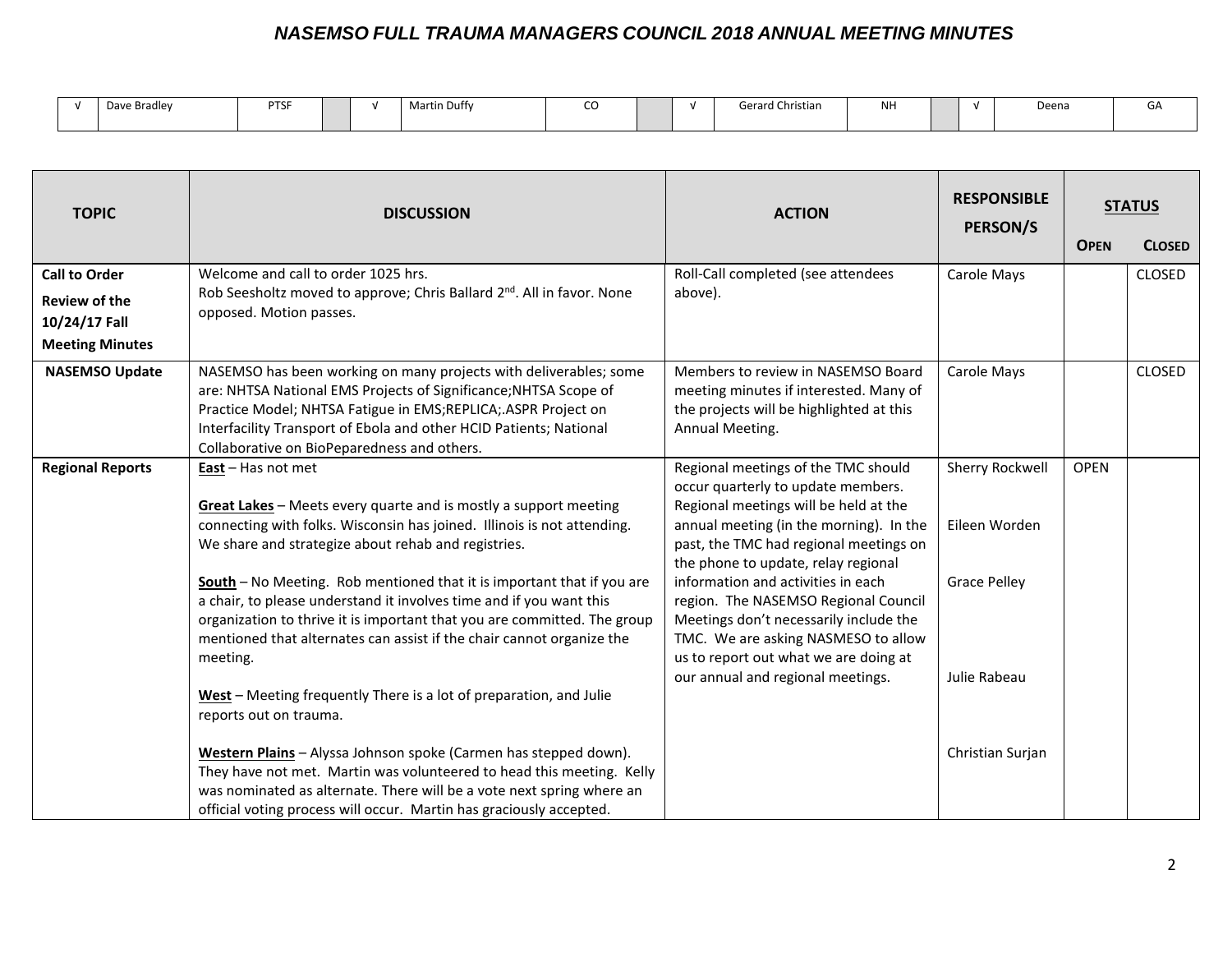| <b>TOPIC</b>                           | <b>DISCUSSION</b>                                                                                                                                                                                                                                                                                                                                                                                                                                                                                                                                                                                                                                                                                                                                                                                                                                                      | <b>ACTION</b>                                                                                                                                                                                                                                                                                                                                                                                           | <b>RESPONSIBLE</b><br><b>PERSON/S</b>                         | <b>OPEN</b> | <b>STATUS</b><br><b>CLOSED</b> |
|----------------------------------------|------------------------------------------------------------------------------------------------------------------------------------------------------------------------------------------------------------------------------------------------------------------------------------------------------------------------------------------------------------------------------------------------------------------------------------------------------------------------------------------------------------------------------------------------------------------------------------------------------------------------------------------------------------------------------------------------------------------------------------------------------------------------------------------------------------------------------------------------------------------------|---------------------------------------------------------------------------------------------------------------------------------------------------------------------------------------------------------------------------------------------------------------------------------------------------------------------------------------------------------------------------------------------------------|---------------------------------------------------------------|-------------|--------------------------------|
| <b>Sub-Committee</b><br><b>Reports</b> | Policy-Rich is the appointed person from the TMC on the NASEMSO<br>Government Information Committee. Julia Altenburg sits on the<br>Committee representing STN. The federal budget status is unknown if<br>2018 and will be agreed upon in March. HR 880 was passed in<br>February. Stop the Bleed® campaign; SC had a bill that went into SC<br>legislature, HB5002 to put Stop the Bleed® in all classrooms. The bill did<br>not this did not pass; they will refile in January 2019.                                                                                                                                                                                                                                                                                                                                                                                |                                                                                                                                                                                                                                                                                                                                                                                                         | Rich Wisniewski-<br>Not present.<br>Carole Mays<br>reporting. |             | <b>CLOSED</b>                  |
|                                        | Mentoring-Sheri asked for feedback on the new format as presented<br>during this Annual Conference and Meeting. She asked for agenda<br>items and will schedule a meeting to begin coordinating the 2019<br>Annual Meeting.<br>The newmembers are not getting on the list serve roster. The State<br>Directors are responsible for appointing new members to NASEMSO.<br>New Trauma Managers will be added once this is done.<br>Next spring, Sheri will be handing the baton over to a new chairperson;<br>she asked for volunteers to let Carole know The mentoring tool kit is<br>also part of this and needs someone to help keep it updated. Sheri<br>asked for volunteers to take over the mentoring toolkit. Members have<br>mentioned that they use the mentoring toolkit and is found to be a<br>valuable resource; it should not be taken away at this time. | Carole asked for topics for next years<br>meeting.<br>Liana volunteered to talk about the NM<br>PI program being rolled out July 1,<br>2018. Consider a presentation from the<br>Trauma Data Analyst Forum. Perhaps a<br>presentation from Clay Mann. It was<br>suggested that we have a joint session<br>of the Data Manager Council; for EMS<br>and Trauma as some folks may be<br>wearing both hats. | Sherri Wren<br><b>Members</b>                                 | <b>OPEN</b> |                                |
|                                        | Trauma Data Analyst Forum - Jolene Whitney saw a gap and put<br>together this meeting because of the questions of data for trauma.<br>Trauma data from different states is being presented at that webinar<br>meeting. It's an informal meeting that anyone can attend.                                                                                                                                                                                                                                                                                                                                                                                                                                                                                                                                                                                                | Contact Jolene or Kathy Robinson if you<br>want to be included in the quarterly<br>webinar.                                                                                                                                                                                                                                                                                                             | Jolene Whitney<br>not is<br>attendance;<br>Alyssa Johnson     | <b>OPEN</b> |                                |
| <b>TMC Liaison Reports</b>             | <b>ACSCOT Trauma Systems</b><br>Completed Hawaii and Alaska system assessments as of 2018. Alaska<br>mentioned that it went well. A needs based approach to trauma<br>systems was discussed. They have reviewed the "Orange Book";<br>revision comments are due. They continue to make adjustments to that                                                                                                                                                                                                                                                                                                                                                                                                                                                                                                                                                             | Kathy Robinson sent out the request for<br>ACS "Orange Book" revision comments.                                                                                                                                                                                                                                                                                                                         | Kelli Perrotti for<br>Rich Wisniewski                         |             | <b>CLOSED</b>                  |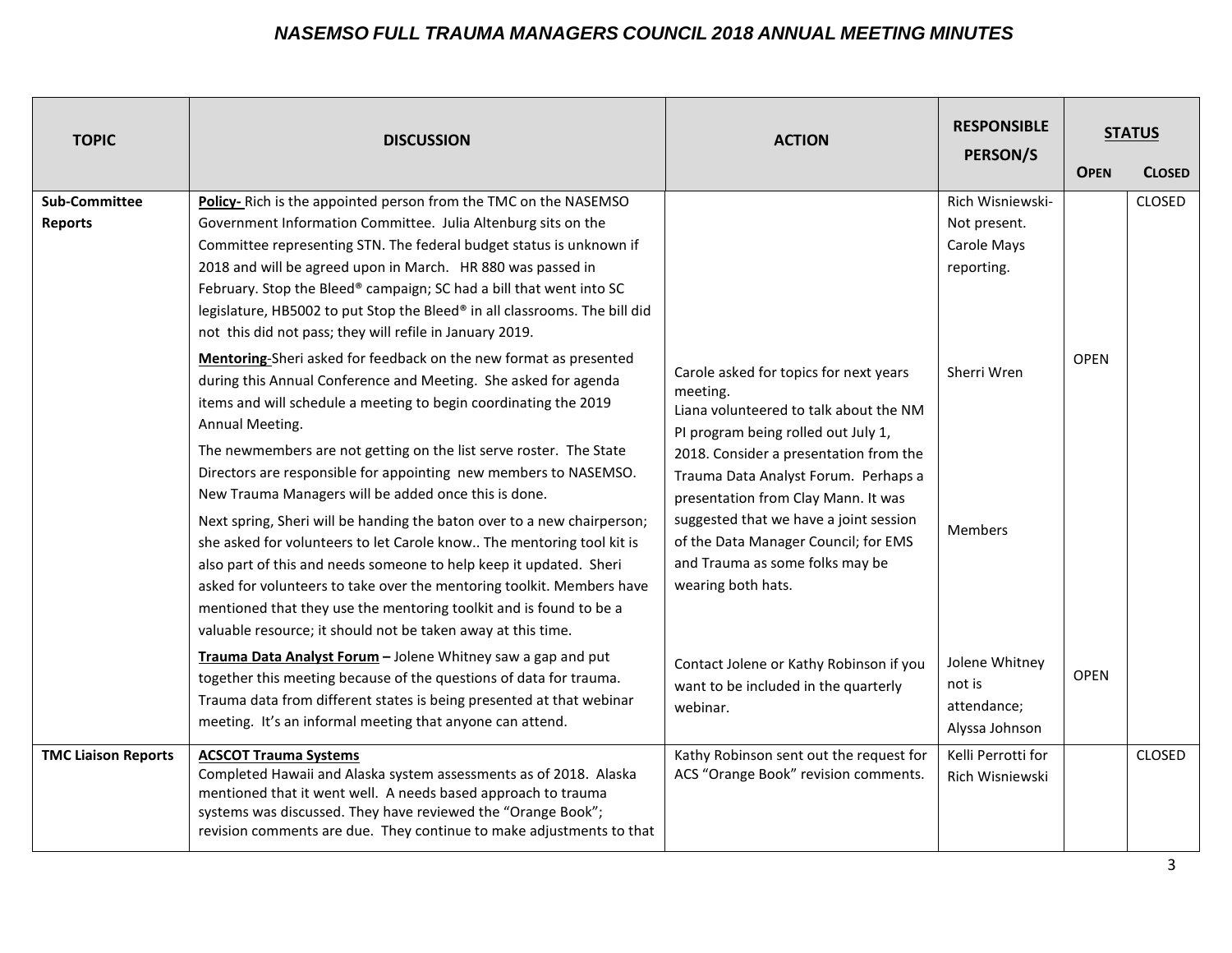| <b>TOPIC</b> | <b>DISCUSSION</b>                                                                                                                                                                                                                                                                                                                                                                                                                                                                                                                                                                                                                                                                                                                                                                                                                                                                                                                                                                                                                                                                                        | <b>ACTION</b>                                                                                                                                                                                                 | <b>RESPONSIBLE</b><br>PERSON/S | <b>OPEN</b> | <b>STATUS</b><br><b>CLOSED</b> |
|--------------|----------------------------------------------------------------------------------------------------------------------------------------------------------------------------------------------------------------------------------------------------------------------------------------------------------------------------------------------------------------------------------------------------------------------------------------------------------------------------------------------------------------------------------------------------------------------------------------------------------------------------------------------------------------------------------------------------------------------------------------------------------------------------------------------------------------------------------------------------------------------------------------------------------------------------------------------------------------------------------------------------------------------------------------------------------------------------------------------------------|---------------------------------------------------------------------------------------------------------------------------------------------------------------------------------------------------------------|--------------------------------|-------------|--------------------------------|
|              | document. The ACS is wanting to updated it to be more evidence based<br>as not all centers have the same capacity. There are looking at GIS<br>metrics. Pediatric Trauma system development and CDC field triage is<br>moving to NHTSA. State funding is used to attend.<br>There is a company called Toxell working through Joe Farrell<br>(NASEMSO) to look at EMS data sets to find out whether there are<br>trauma center need predictors defferent than the trauma decision tree<br>as to where the patients should go. This is in beginning stages. Four<br>states have signed on. They have a deliverable by September of this<br>year, it is moving slower than they originally thought.                                                                                                                                                                                                                                                                                                                                                                                                         | The ACS is looking for test site and if<br>states are interested contact Kelli or<br>ACS and they will get you set up for the<br>new tool.                                                                    |                                |             |                                |
|              | <b>ACSCOT Rural Trauma</b><br>The Rural Trauma TDC was discussed, the 4 <sup>th</sup> addition came out 2016.<br>In 2017, there were 110 courses that had been held. Emphasizing<br>communication and teamwork that goes into this course. flexibility for<br>the rural area's so that they can get what the rural centers need. They<br>talked about internal liaisons and pushing rural out to the other COT<br>committees. The Rural needs assessment was discussed about how to<br>engage rural Le el III and Level IV's. There are Level III TC's but the<br>committee was made up of rural surgeons, need have rural physicians<br>on the rural committee. If you know of an exceptional rural Level III<br>surgeons, please let the COT know. Kelly sent out a survey to include<br>the NASEMSO TC to potentially help disseminate a survey about rural<br>trauma. The COT did Beta testing on two different hospitals to get their<br>input.<br>There was a lot of discussion about Stop the Bleed® in rural states and<br>the challenges and success with getting this going. Have had problems |                                                                                                                                                                                                               | Kelli Perrotti                 |             |                                |
|              | with tourniquet application.<br>ACS - Looking for level III surgeons does not have to be ACS verified<br>center.<br>At the meeting they discussed the problems with Level II trauma<br>centers. It was also discussed that there was concerned with the new<br>ATLS format and whether it was too onerous.                                                                                                                                                                                                                                                                                                                                                                                                                                                                                                                                                                                                                                                                                                                                                                                               | It was asked if the results of ACS rural<br>survey would be made public. Can we<br>put this on the agenda next year? Kelli<br>mentioned that it still wasn't clear<br>where the survey would be at that time. |                                | <b>OPEN</b> |                                |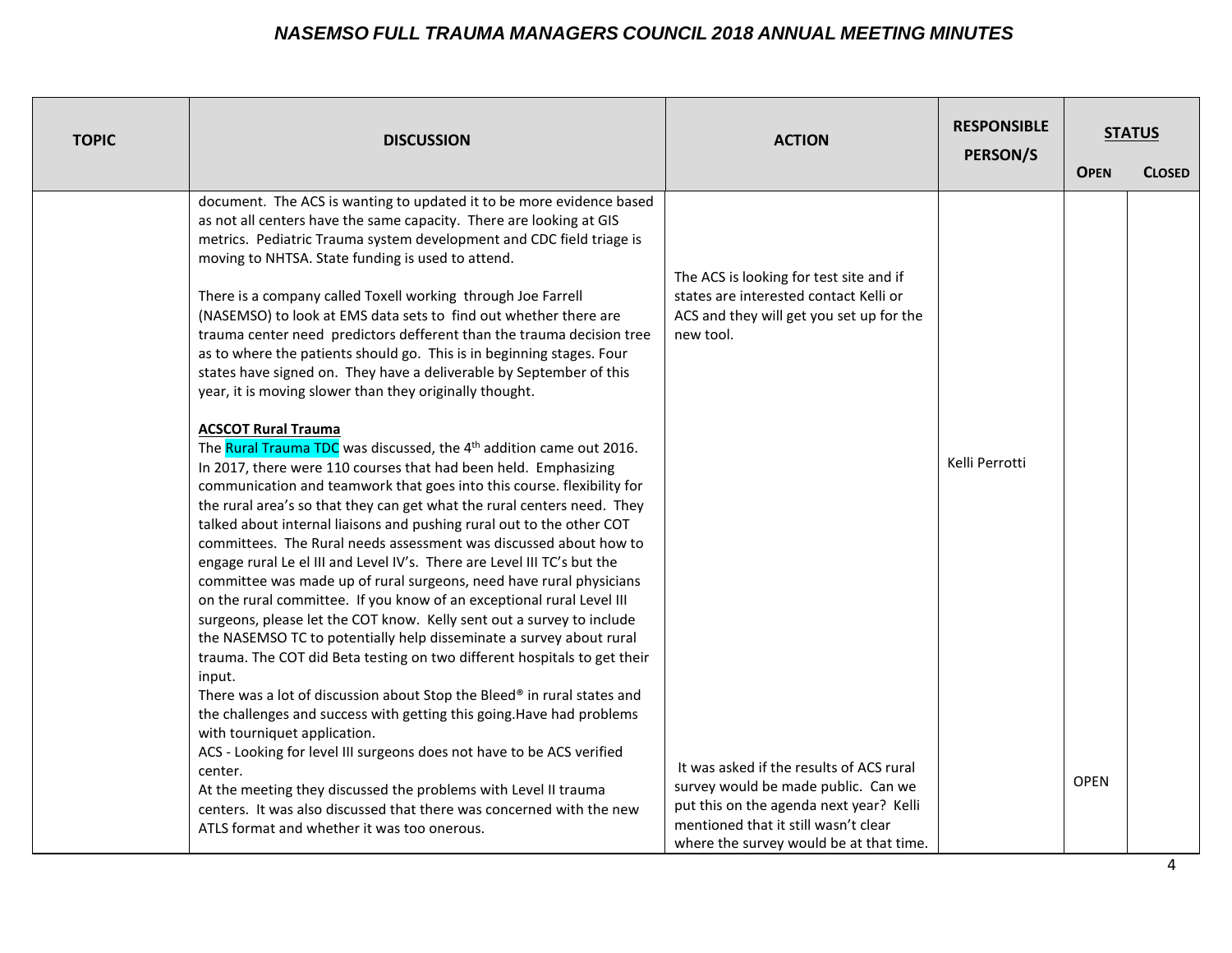| <b>TOPIC</b> | <b>DISCUSSION</b>                                                                                                                                                                                                                                                                                                                                                                                                                                                                                                                                                                                                                                                                                                                                                                                   | <b>ACTION</b>                                                                                                                          | <b>RESPONSIBLE</b><br><b>PERSON/S</b> |             | <b>STATUS</b> |
|--------------|-----------------------------------------------------------------------------------------------------------------------------------------------------------------------------------------------------------------------------------------------------------------------------------------------------------------------------------------------------------------------------------------------------------------------------------------------------------------------------------------------------------------------------------------------------------------------------------------------------------------------------------------------------------------------------------------------------------------------------------------------------------------------------------------------------|----------------------------------------------------------------------------------------------------------------------------------------|---------------------------------------|-------------|---------------|
|              |                                                                                                                                                                                                                                                                                                                                                                                                                                                                                                                                                                                                                                                                                                                                                                                                     |                                                                                                                                        |                                       | <b>OPEN</b> | <b>CLOSED</b> |
|              | Jim Dodd mentioned that Kelli represented NASEMSO very well.<br><b>ACSCOT Governance</b><br>An article that was submitted to the Journal of Trauma for publication<br>on minimnal requirements for Trauma Systems. The article has not yet<br>been accepted for print.                                                                                                                                                                                                                                                                                                                                                                                                                                                                                                                              | When able to share with the TMC,<br>Carole will forward it.                                                                            | Carole Mays                           |             |               |
|              | <b>NHTSA/ACS Data Linkage</b><br>Alyssa attend this committee. NHTSA funded, comes directl out of the<br>NASEM report. Six recommendations for ACS ad NASEMSO for data<br>sharing from EMS NEMSIS and through trauma system and registries.<br>This group met and included a lot of different folks. Looked at how we<br>can best share data. This will be a best practice white paper on data<br>sharing. Looking at cost side of data sharing. The rough draft is being<br>worked on. There will be a quick turn around.                                                                                                                                                                                                                                                                          |                                                                                                                                        | Carole Mays &<br>Alyssa Johnson       | <b>OPEN</b> |               |
|              | <b>National Safety Council</b><br>Alyssa was asked to do a quick power point about data falls for the<br>elderly and registry. Should probably be presented at next year's TMC.<br>About what different registry's capture on falls. There has been no<br>further movement on this.                                                                                                                                                                                                                                                                                                                                                                                                                                                                                                                 | Recommendation to present as Webex<br>at the Fall meeting (TBD).                                                                       | Alyssa Johnson                        |             |               |
|              | <b>IAEMSC Annual Leadership Summit Position Statement on the NASEM</b><br>Report<br>Cam attended the IAEMSC Annual Leadership Summit for NASEMSO.<br>They were developing a position paper about the NASEM report.<br>"Trauma" did not come up, but the discussion was very EMS focused.<br>The IAEMSC position paper has come out and NASEMSO was asked to<br>signe on. The TMC Steering Committee was asked to support this<br>position paper. The TMC felt that we did not need to support their<br>statement. Carole asked if some folks could look at the NASEM report<br>and comment on the report. Tim Held felt that the TMC core tenants<br>are still relevant, but the document would need to be revised to present<br>to other organizations. The original TMC document was submitted in | What is NASEMSO asking us to do<br>again? Perhaps an assessment of the<br>NASEM report. Perhaps we should re-<br>package and resubmit. | Cam Crittenden                        | <b>OPEN</b> |               |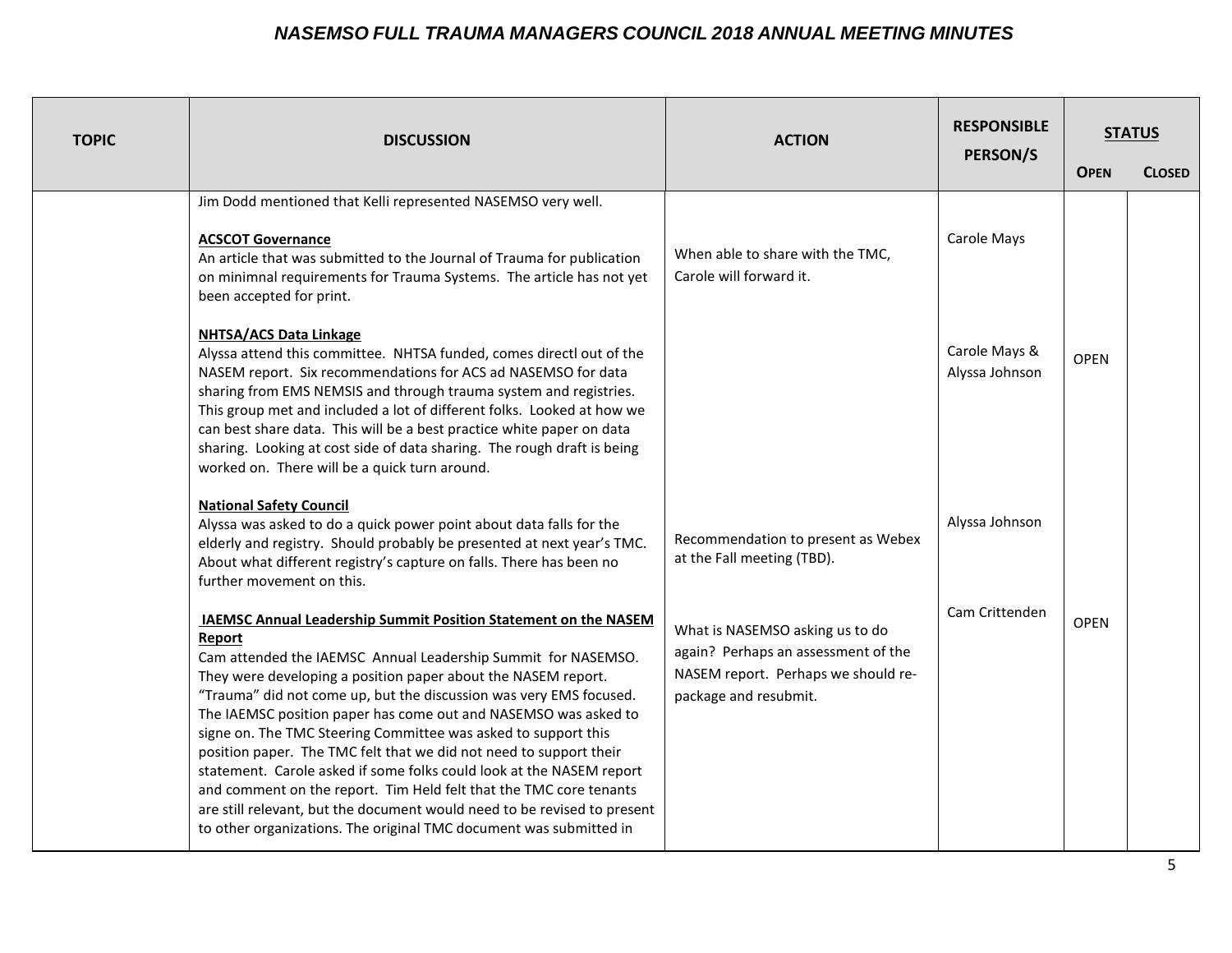| <b>TOPIC</b>                                                                               | <b>DISCUSSION</b>                                                                                                                                                                                                                                                                                                                                                                                                                                                                                                                                                                                                                                                                                                                                                                                                                                                                                                                                                                                                                                                                                                                                                                                                                                                                                                                                                                                                                                    | <b>ACTION</b>                                                                                                                                                                                                                                                                                                                | <b>RESPONSIBLE</b><br>PERSON/S | <b>OPEN</b> | <b>STATUS</b><br><b>CLOSED</b> |
|--------------------------------------------------------------------------------------------|------------------------------------------------------------------------------------------------------------------------------------------------------------------------------------------------------------------------------------------------------------------------------------------------------------------------------------------------------------------------------------------------------------------------------------------------------------------------------------------------------------------------------------------------------------------------------------------------------------------------------------------------------------------------------------------------------------------------------------------------------------------------------------------------------------------------------------------------------------------------------------------------------------------------------------------------------------------------------------------------------------------------------------------------------------------------------------------------------------------------------------------------------------------------------------------------------------------------------------------------------------------------------------------------------------------------------------------------------------------------------------------------------------------------------------------------------|------------------------------------------------------------------------------------------------------------------------------------------------------------------------------------------------------------------------------------------------------------------------------------------------------------------------------|--------------------------------|-------------|--------------------------------|
| <b>NHTSA-Request for</b><br>Information:<br>Improving<br><b>Prehospital Trauma</b><br>Care | 2016. There was concern that we were asked for an opinion but it<br>didn't go anywhere.<br>Tim indicated that if we reword and rework the document we wanted<br>our leadership to answer our concerns. It was mentioned that the<br>NASEM report recommendations is getting momentum.<br>Q1- Wilderness and Rural are impedements to care<br>Stakeholder training in forestry. We are 75% volunteer, pre-hospital is<br>an aging population. Keeping the volunteer Pre-hospital trained and<br>wanting to stay volunteers. Medical direction in volunteers in rural<br>clinics. We have de-designation of rural Level IV trauma centers due to<br>horrible care, and local ems insists that they cannot transport to the<br>next town. He knows better. Local medical director is sovereign and<br>demands sovrenty to make all decisions and that bureaucrat cannot tell<br>him what to do. Protocols and scope can vary based on medical<br>directors. Deteriorating EMS infrastructure. Being able to get an<br>ambulance to response and the inter-facility transportation of trauma<br>patients. It is an unfunded system. Considered a non-essential system.<br>And there is no money and no infrastructure to have ambulance<br>services. There is an unwillingness to change.<br>Q2 - Zero. 10% reduction every 5 years.<br>$Q3 - 10$ % reduction every 5 years<br>Q4 - Technology of any kind. Military take all the best practices learned | The RFI for NHTSA was passed out to<br>the TMC. At the request of Dia Gainer<br>the Councils were to place this on the<br>Council Agenda for discussion and<br>submittal of discussion points. Carole<br>will pull the discussion oints together<br>and submit to Dia. Comments due to<br>NASEMS0 7/12/18 & 7/26/18 to NHTSA | Carole Mays                    | <b>OPEN</b> |                                |
|                                                                                            | overseas and apply them. Improving both rural and wilderness care<br>and bring in military rotor-wing. Civilian helicopters may not be able to<br>fly. But for military rotor they do not supply medical transport. Please<br>see agenda 2050. Take the military concepts and utilize them in pre-<br>hospital setting.<br>Military care does not translate for co-morbidity and medical issues in<br>elderly population.<br>$Q5 - Skip$<br>Q6-Yes, there are things that can be done. Including: Education, access,<br>individual state protocols. Raise bar for standards of care. Need more<br>data for evidence based care. PI. Will revisit as research comes.                                                                                                                                                                                                                                                                                                                                                                                                                                                                                                                                                                                                                                                                                                                                                                                  |                                                                                                                                                                                                                                                                                                                              |                                |             |                                |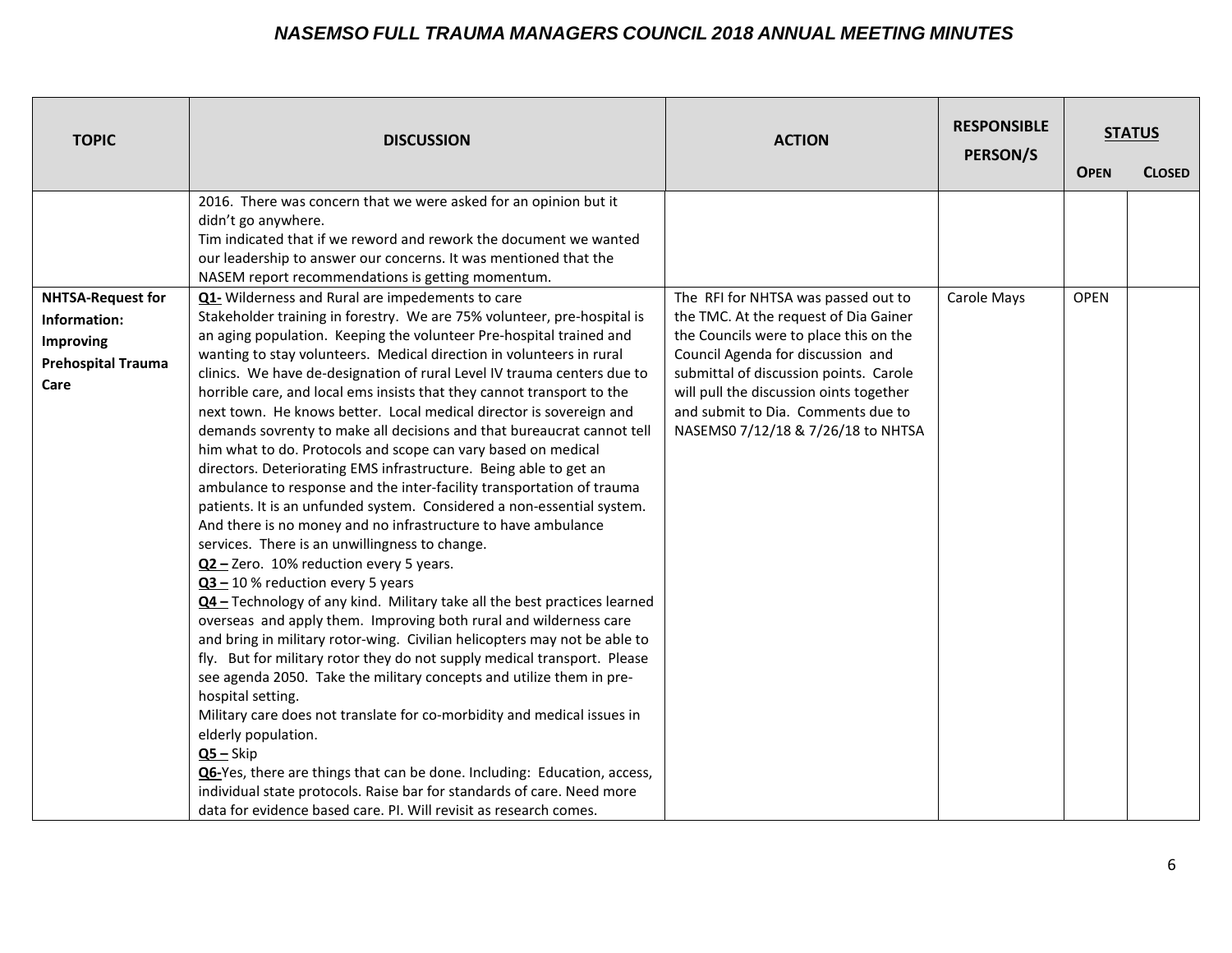| <b>TOPIC</b> | <b>DISCUSSION</b>                                                                                                                                                                                                                                                                                                                                                                                                                                                                                                                                                                                                                                                                                                                                                                                                                                                                                                                                                                                                                                                                                                                                                                                                                                                                                                                                                                                                                                                                                                                                                                                                                                                                                                                                                                                                                                                                                                                                                                                                                                                                                                                                                                                                                          | <b>ACTION</b> | <b>RESPONSIBLE</b><br>PERSON/S |             | <b>STATUS</b> |
|--------------|--------------------------------------------------------------------------------------------------------------------------------------------------------------------------------------------------------------------------------------------------------------------------------------------------------------------------------------------------------------------------------------------------------------------------------------------------------------------------------------------------------------------------------------------------------------------------------------------------------------------------------------------------------------------------------------------------------------------------------------------------------------------------------------------------------------------------------------------------------------------------------------------------------------------------------------------------------------------------------------------------------------------------------------------------------------------------------------------------------------------------------------------------------------------------------------------------------------------------------------------------------------------------------------------------------------------------------------------------------------------------------------------------------------------------------------------------------------------------------------------------------------------------------------------------------------------------------------------------------------------------------------------------------------------------------------------------------------------------------------------------------------------------------------------------------------------------------------------------------------------------------------------------------------------------------------------------------------------------------------------------------------------------------------------------------------------------------------------------------------------------------------------------------------------------------------------------------------------------------------------|---------------|--------------------------------|-------------|---------------|
|              |                                                                                                                                                                                                                                                                                                                                                                                                                                                                                                                                                                                                                                                                                                                                                                                                                                                                                                                                                                                                                                                                                                                                                                                                                                                                                                                                                                                                                                                                                                                                                                                                                                                                                                                                                                                                                                                                                                                                                                                                                                                                                                                                                                                                                                            |               |                                | <b>OPEN</b> | <b>CLOSED</b> |
|              | Q7 - see q6 interffacility transports. Time standards. Geriatric Trauma<br>activations. Special populations trauma activations<br>Q8 – Data driven process improvements and standardizations,<br>validation of data. Completed compass measures. Benchmarking (like<br>TQIP)<br>$Q9 -$ It is done in some states, some work closely with border patrol.<br>We need pilot testing because we don't understand how this will work.<br>We are the content experts, but we don't understand either. There are<br>liability issues. Cost effectiveness is important. Need to focus from a<br>preparedness. Need to include for preparedness for mass casualty.<br>Could be utilized for Search and Rescue. Barier is level of practice. They<br>are combat trauma based. They are not paramedics. Use them for<br>teaching tactical medical care (pararescue). Integrating training. Similar<br>challenges for physicians (military). DOD grant. Could this be potential<br>funding for EMS. Inform response to this, we have a lot of questions,<br>we need a pilot program. This is happening, and we need to be on<br>forefront.<br>Q10 - That's money, adviertisement. Public campaign. Like breast cancer<br>awareness. We have things for drunk driving, stop the bleed, This<br>initiative is about releasing funds to initiate a program., such as fancy<br>colored ribbons. Being brought to the forefront as the leading cause of<br>mortality and morbidity is important from a national as well as state<br>perspective. Money from a lead federal agency.<br>Q11- Vehicles should be designed with emergency responders in mind.<br>Data collection from car computers.<br>Q12 - Swoop and scoop, early decision to transport (air vs ground) also<br>depends on money. Adapting an entirely new model for EMS<br>transporting.<br>Q13 - Ambulances don't always carry the necessary equment. Have<br>ems providers work closely or have more money for pediatric<br>recognition program. Given them more money to more effectively run<br>the pediatric recognition programs. Incorporate EMSC standards from<br>EMSC into all the trauma programs. Consider partnerships with big<br>pharma to release funds to do these things. |               |                                |             |               |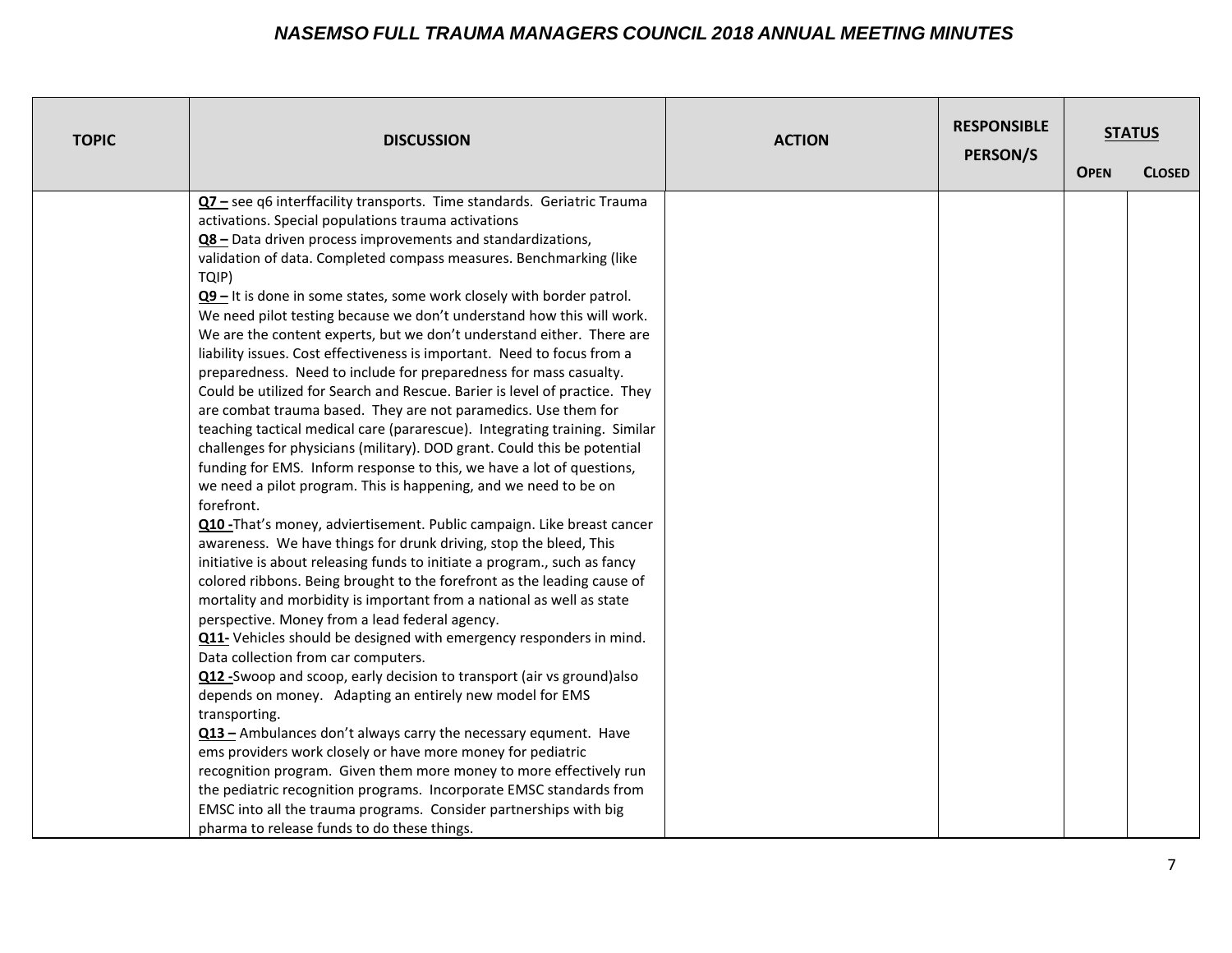| <b>TOPIC</b> | <b>DISCUSSION</b>                                                                                                                                                                                                                                                                                                                                                                                                                                                                                                                                                                                                                                                                                                                                                                                                                                                                                                                                                                                                                                                                                                                                                                                                                                                                                                                                                                                                                                                                                                                                                                                                                                                                                                                                                                                                                                                                                                                                       | <b>ACTION</b> | <b>RESPONSIBLE</b><br><b>PERSON/S</b> |             | <b>STATUS</b> |
|--------------|---------------------------------------------------------------------------------------------------------------------------------------------------------------------------------------------------------------------------------------------------------------------------------------------------------------------------------------------------------------------------------------------------------------------------------------------------------------------------------------------------------------------------------------------------------------------------------------------------------------------------------------------------------------------------------------------------------------------------------------------------------------------------------------------------------------------------------------------------------------------------------------------------------------------------------------------------------------------------------------------------------------------------------------------------------------------------------------------------------------------------------------------------------------------------------------------------------------------------------------------------------------------------------------------------------------------------------------------------------------------------------------------------------------------------------------------------------------------------------------------------------------------------------------------------------------------------------------------------------------------------------------------------------------------------------------------------------------------------------------------------------------------------------------------------------------------------------------------------------------------------------------------------------------------------------------------------------|---------------|---------------------------------------|-------------|---------------|
|              |                                                                                                                                                                                                                                                                                                                                                                                                                                                                                                                                                                                                                                                                                                                                                                                                                                                                                                                                                                                                                                                                                                                                                                                                                                                                                                                                                                                                                                                                                                                                                                                                                                                                                                                                                                                                                                                                                                                                                         |               |                                       | <b>OPEN</b> | <b>CLOSED</b> |
|              | Q14 - Tribal are sovereign nations, very low level of volunteer response.<br>Improve training supplies and equipment for volunteers. They don't<br>necessarily have a trauma center to take their patients to Increase<br>partnership with tribal liaison's. Make distance learning available. Do<br>not interact with the reservations, and a lot do not have EMS or 911. Try<br>to ensure there are no barriers to their participation and education and<br>access. Make it easy to come.<br>Q15- Adopt some of the studies that have been done with the military.<br>We need a more formalized public approach. Looking at global<br>research, taking all of this and come up with a workable plan. Civilian<br>interventions e.g., managing injuries. Combine cardiac and Stop the<br>Bleed®.<br>Q16- Look at role of the MD.<br>Q17- The framework is there, we need to collect data, we don't know<br>yet. Community interventions could help with this. It's all well and<br>good to train people, needs to be a more comprehensive to supply<br>them with equipment. We do not teach civilians about stopping<br>bleeding.<br>Q18- This is impossible to look at, looking to the future, what it will tell<br>you is time to scene and time to the injury, information that is hard to<br>get to the provider.<br>Q19- This may help with some things, burn care with trauma, but this<br>is in the hospitalEMT's with low volume may improve under-triage<br>rates, this may be good to see this is what it looks like and how bad is<br>it?<br>Q20- Education, prevention, it would have to be integrated with an<br>existing visit.<br>Q21- It's evidenced based and it's data driven.<br>Q22- It's enhanced communication and collaboration.<br>Q23- See answer to research question. Military data should be<br>research compliant.<br>Q24- Funding. The State's have authority. We don't have any<br>transparency for the general public. |               |                                       |             |               |
|              |                                                                                                                                                                                                                                                                                                                                                                                                                                                                                                                                                                                                                                                                                                                                                                                                                                                                                                                                                                                                                                                                                                                                                                                                                                                                                                                                                                                                                                                                                                                                                                                                                                                                                                                                                                                                                                                                                                                                                         |               |                                       |             |               |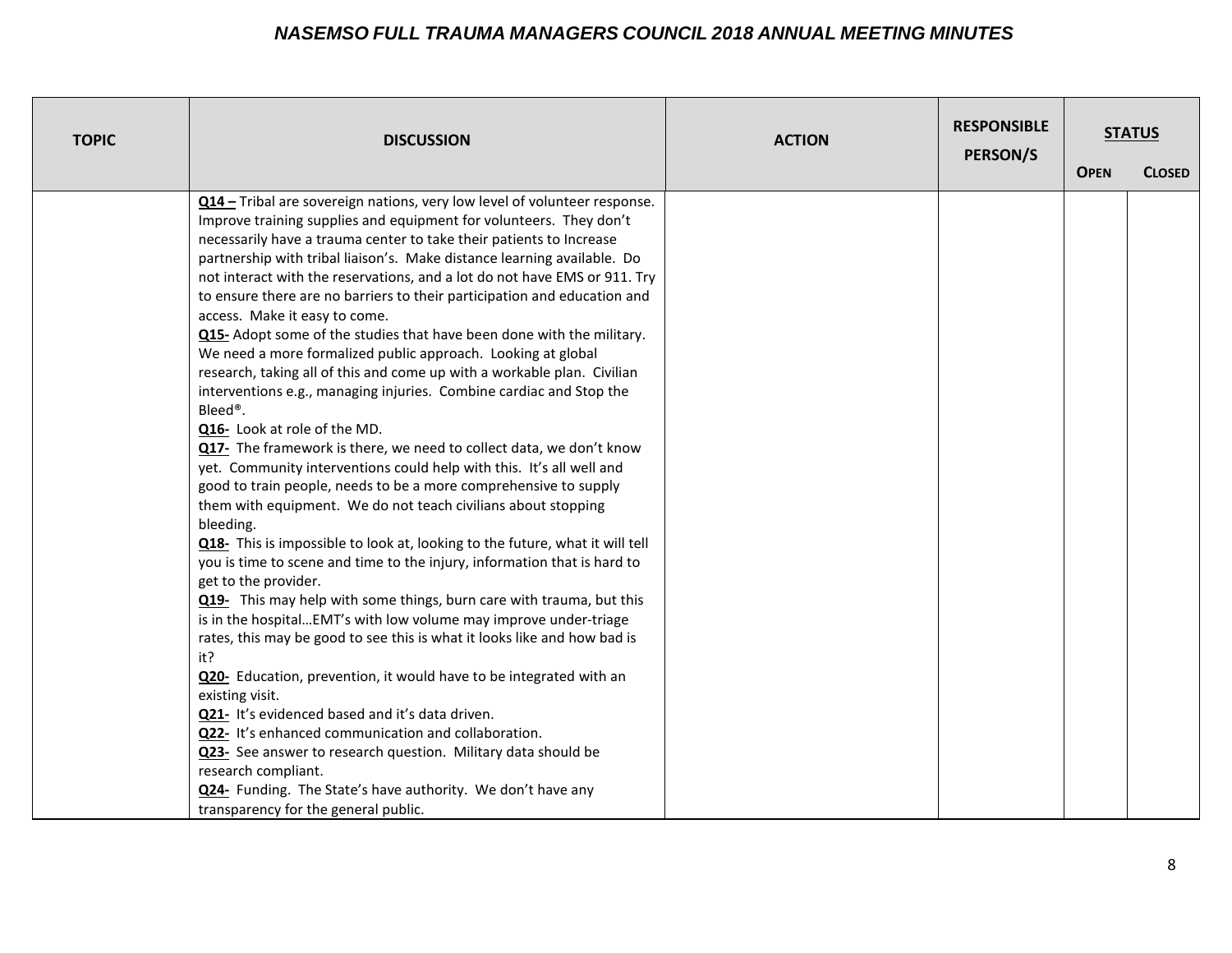| <b>TOPIC</b> | <b>DISCUSSION</b>                                                                                                                                 | <b>ACTION</b>                                                                   | <b>RESPONSIBLE</b><br><b>PERSON/S</b> | <b>OPEN</b> | <b>STATUS</b><br><b>CLOSED</b> |
|--------------|---------------------------------------------------------------------------------------------------------------------------------------------------|---------------------------------------------------------------------------------|---------------------------------------|-------------|--------------------------------|
|              |                                                                                                                                                   |                                                                                 |                                       |             |                                |
| TMC Workplan | Carole shared the TMC Workplan format and the draft that was worked                                                                               | The Trauma Monograph 2005 was                                                   | Carole Mays                           | <b>OPEN</b> |                                |
|              | on in Oklahoma City.                                                                                                                              | compared with 2010 (copy available on                                           |                                       |             |                                |
|              |                                                                                                                                                   | request).                                                                       | Cam Crittenden                        |             |                                |
|              | Goal 1 - Trauma Injury Prevention. Asking people what they are doing<br>in their own states, are you part of the drills in your region. Developed |                                                                                 |                                       |             |                                |
|              | a questionnaire and a listserv query. Carole reviewed the questions                                                                               |                                                                                 |                                       |             |                                |
|              | with the group.                                                                                                                                   |                                                                                 |                                       |             |                                |
|              |                                                                                                                                                   |                                                                                 |                                       |             |                                |
|              | Cam - VA is creating injury prevention committee, applied for grant                                                                               |                                                                                 |                                       |             |                                |
|              | money and conducted a grant analysis. So much work has been done                                                                                  |                                                                                 |                                       |             |                                |
|              | on injury prevention. Brought a gap assessment, pulled together                                                                                   |                                                                                 |                                       |             |                                |
|              | stakeholders and did a gap analysis. Whether state is participating in                                                                            |                                                                                 |                                       |             |                                |
|              | grant or not (Cam - handouts available). "Core State Violence and                                                                                 |                                                                                 |                                       |             |                                |
|              | Injury Prevention Program (Core SVIPP).                                                                                                           |                                                                                 |                                       |             |                                |
|              |                                                                                                                                                   |                                                                                 |                                       |             |                                |
|              | Goal 2-State Trauma Leadership in Statewide Disaster and Mass                                                                                     |                                                                                 |                                       |             |                                |
|              | <b>Casualty Planning.</b> A listserv query was distributed on who does                                                                            | Alyssa will send out website links for                                          |                                       |             |                                |
|              | disaster planning in the state. Alyssa gave a presentation on disaster                                                                            | information. Look under website link                                            | Alyssa Johnson                        | <b>OPEN</b> |                                |
|              | planning (PowerPoint available on request). How many entities are                                                                                 | #1.                                                                             |                                       |             |                                |
|              | going to develop the same inventory map? It appears that many                                                                                     |                                                                                 |                                       |             |                                |
|              | entities are doing this? ECCC contracted with ASPR to develop this map                                                                            |                                                                                 |                                       |             |                                |
|              | to help with patient care. Two drills one live and on table top drills are                                                                        | Alyssa passed out the Technical                                                 |                                       |             |                                |
|              | required by trauma centers to receive CMS Health care money.<br>Montana has incorporated this into their requirements. We should be               | Resources: Specific Hazards/Patient<br>Care resources link: Copies available on |                                       |             |                                |
|              | coordinating with HPP. They fund our trauma system. This is how we                                                                                | request.                                                                        |                                       |             |                                |
|              | do our training, advanced burn life support and basic life support for                                                                            |                                                                                 |                                       |             |                                |
|              | our trauma system. I sit on our advisory committee. 2017-2022                                                                                     |                                                                                 |                                       |             |                                |
|              | Hospital Preparedness (HPP) - Public Health Emergency Preparedness                                                                                | Alyssa will send out the slides                                                 |                                       |             |                                |
|              | (PHEP Cooperative Agreement). Alaska says this is a major funding                                                                                 |                                                                                 |                                       |             |                                |
|              | source for them. Georgia says you have to be careful as this is grant                                                                             |                                                                                 |                                       |             |                                |
|              | funding and be taken away if you use it to pay for salaries. This                                                                                 |                                                                                 |                                       |             |                                |
|              | information just came out in 2017. See capability #4 for surge capacity                                                                           |                                                                                 |                                       |             |                                |
|              | as related to trauma. These drill requirements are in the new orange                                                                              |                                                                                 |                                       |             |                                |
|              | book. Idaho Christian S. has been pulled into the preparedness role.                                                                              |                                                                                 |                                       |             |                                |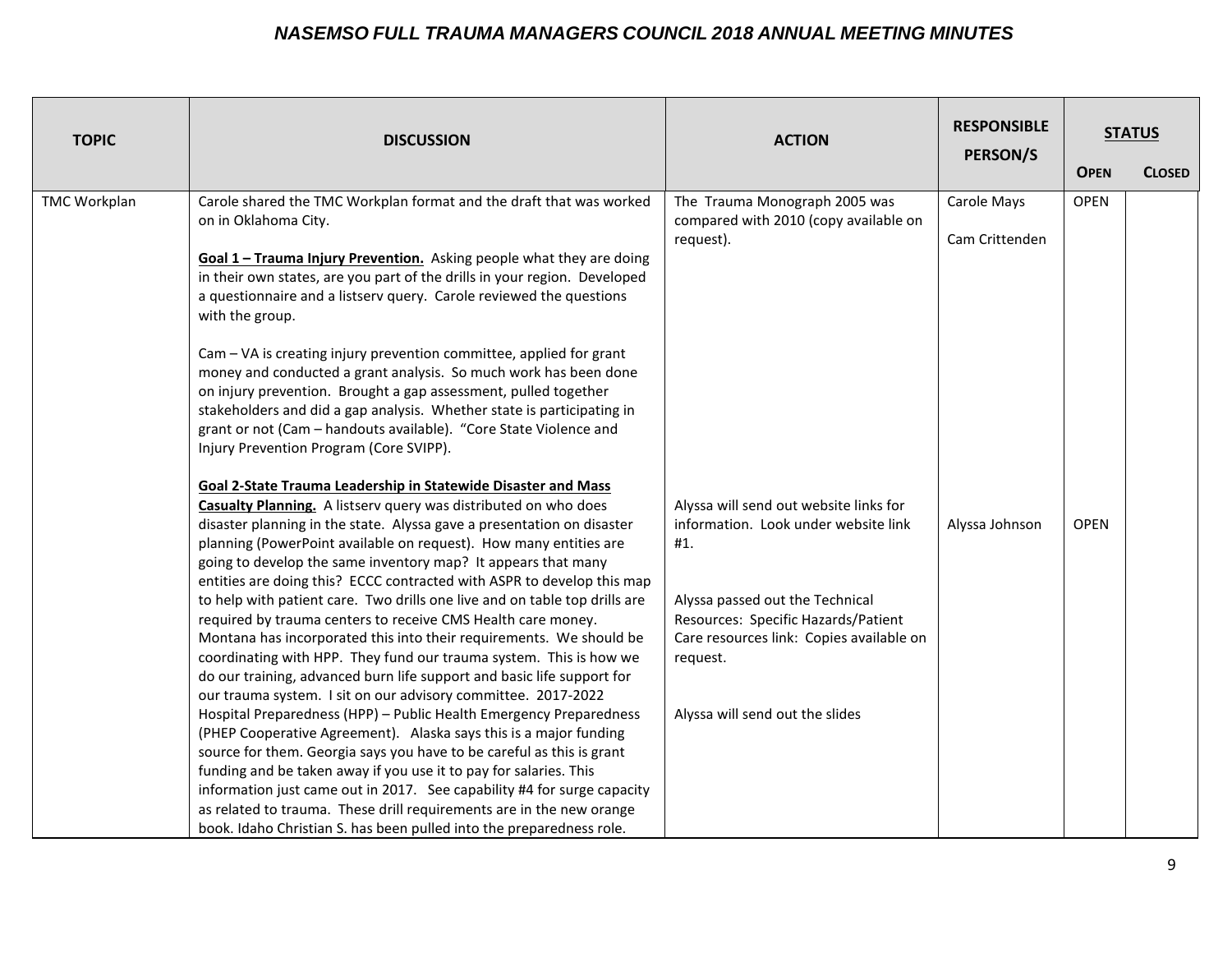| <b>TOPIC</b> | <b>DISCUSSION</b>                                                                                                                                                                                                                                                                                                                                                                                                                                                                                                                                                                                                                                                                                                                                                                                                                                                                                                                                                                                                                                                                                                                                                                                                   | <b>ACTION</b>                                                                                                                                                                                                               | <b>RESPONSIBLE</b><br><b>PERSON/S</b> |             | <b>STATUS</b> |
|--------------|---------------------------------------------------------------------------------------------------------------------------------------------------------------------------------------------------------------------------------------------------------------------------------------------------------------------------------------------------------------------------------------------------------------------------------------------------------------------------------------------------------------------------------------------------------------------------------------------------------------------------------------------------------------------------------------------------------------------------------------------------------------------------------------------------------------------------------------------------------------------------------------------------------------------------------------------------------------------------------------------------------------------------------------------------------------------------------------------------------------------------------------------------------------------------------------------------------------------|-----------------------------------------------------------------------------------------------------------------------------------------------------------------------------------------------------------------------------|---------------------------------------|-------------|---------------|
|              |                                                                                                                                                                                                                                                                                                                                                                                                                                                                                                                                                                                                                                                                                                                                                                                                                                                                                                                                                                                                                                                                                                                                                                                                                     |                                                                                                                                                                                                                             |                                       | <b>OPEN</b> | <b>CLOSED</b> |
|              | The money is all federally funding. Can we collaborate with<br>Preparedness? Wyoming says they are doing this, and this can be<br>claimed by the trauma system. How is trauma being integrated into<br>preparedness in the Dept. Alaska shows the value of the trauma system<br>to Department members. Alaska says partners learn our value, it's a<br>good integration. This may be more appropriate for rural and frontier<br>states. TN says there is no reason for preparedness to collaborate<br>because this is not part of his current role. Is this an attempt to include<br>systems in the preparedness role. Alaska helps with a lot of their<br>preparation for exercise. This improves the outcomes to their exercise.<br>Montana, Health Care Coalition, HRSA flex grant, preparedness and<br>trauma are going to help plan a regional disaster drill.<br>Georgia sites disaster planning as a deficiency.<br>Joe Farrell talked about how EMS data is used to link to trauma data,<br>emergency systems, demographics, spatial resolution, motor vehicle<br>crash data, linked trauma data. Alyssa said we have multiple entities<br>working on data, we are not sure who is working on what project. |                                                                                                                                                                                                                             |                                       |             |               |
|              | <b>Goal 3- Trauma Rehabilitation.</b><br>Should we be the ones that look at the rehab registry.<br>There is a lot we need to do as an individual state. What is<br>rehabilitation? Did we make a difference from EMS to the trauma<br>center for rehabilitation. Getting the data is going to be difficult.<br>Sherri talked about rehabilitation for Nebraska to include advanced,<br>intermediate and general levels.                                                                                                                                                                                                                                                                                                                                                                                                                                                                                                                                                                                                                                                                                                                                                                                             | Sherri will send out a draft of what her<br>state is working on.                                                                                                                                                            | Sherri Wren                           | <b>OPEN</b> |               |
|              | Carole passed out a ballot for the group to vote on their top three<br>priorities for the purpose of future planning. Trauma System &<br>Evaluation Guide and Benchmarking Indicator & Scoring (BIS) Tool was<br>added.                                                                                                                                                                                                                                                                                                                                                                                                                                                                                                                                                                                                                                                                                                                                                                                                                                                                                                                                                                                             | Following the multivoting the Top Three<br>issues for the TMC Workplan are:<br><b>Trauma Systems Revisions</b><br>1.<br>Trauma Rehabilitation<br>2.<br>3.<br>Disaster/MCI Planning<br><b>Trauma Injury Prevention</b><br>4. | Carole Mays                           | <b>OPEN</b> |               |